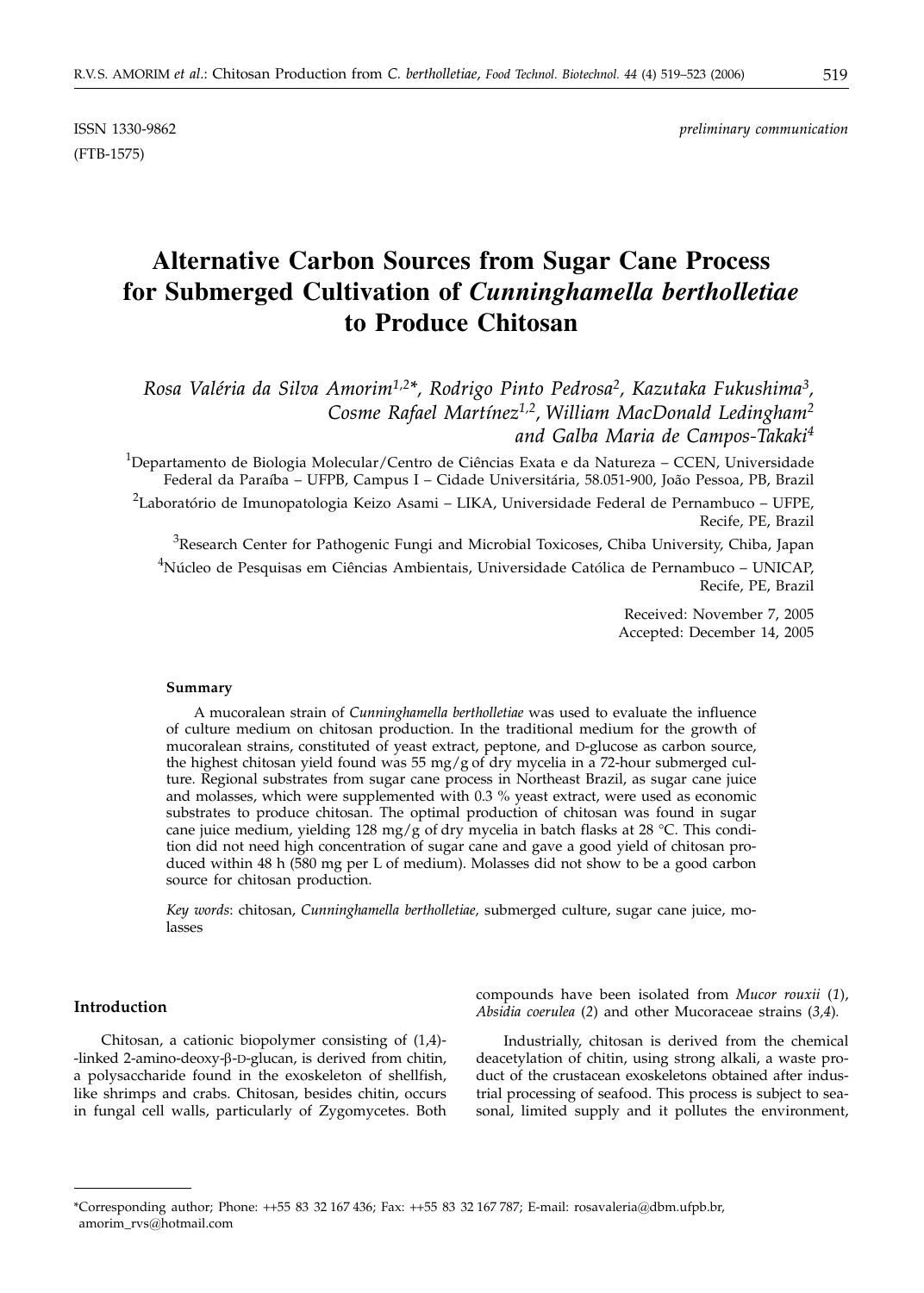due to the large amount of waste of concentrated alkaline solution. An alternative to solve these problems is the fungal production of chitosan, whose main advantage is that it is environmentally friendly. Therefore, physicochemical properties and yields of chitosan isolated directly from a fungus may be optimised by controlling fermentation and processing parameters. Fungal biomass can be produced by solid-state/substrate fermentation (SSF) and submerged fermentation (SmF). SmF has specific advantage as fermentation method providing easier control of fermentation parameters, such as pH and nutrient concentration in the fermentation medium (*5*).

In general, the media reported for chitosan production from fungi usually contain yeast extract, D-glucose, and peptone. Few studies have been performed on the effect of changes in the ratio of individual components of the medium, especially carbon sources, and use of inexpensive nutrients for chitosan production.

The development of applications for chitosan has expanded rapidly in recent years. Chitosan, being polycationic, nontoxic, biodegradable as well as antimicrobial, has many applications especially in the agriculture, food and pharmaceutical industries. It has been used in enzyme immobilization, wastewater treatment, as food additive and anticholesterolemic, for wound healing, and in pharmaceuticals in several drug delivery systems (*4,6*).

The aim of this work was to investigate inexpensive carbon sources from sugar cane process for fungal growth and chitosan production from a promising fungus, *Cunninghamella bertholletiae* IFM 46.114 in submerged culture and to analyze its quality.

## **Materials and Methods**

## *Microorganism, medium and culture conditions*

*Cunninghamella bertholletiae* IFM 46.114, obtained from the Institute for Food Microbiology, Chiba University (Japan), was maintained on potato dextrose agar (PDA) slants at 4 °C. We used a well-known YPD medium with pH adjusted to 4.5 (*7*) and two alternative media, sugar cane juice and molasses, as carbon sources with a range of sucrose concentration from 11.5 to 105.5 g/L and from 16 to 160 g/L, respectively, both of them supplemented with 0.3 % yeast extract at pH=4.5. The media were inoculated with spore suspension harvested from the culture on PDA plates with final concentration of  $10^4$ spores/mL and incubated in a shaking incubator set at 28 °C and 150 rpm, throughout 7 days. At the end of the desired incubation period mycelia were harvested by filtration, washed with approximately 0.5 L of distilled water, dried by lyophilization and used for biomass determination and chitosan extraction. All culture experiments were performed using three replicates.

#### *Sugar analyses*

Sucrose measurement from culture filtrate was carried out by acid hydrolysis to sugar monosaccharides by the estimation of reducing sugars (*8*).

## *Chitosan extraction and analyses*

Chitosan from freeze-dried mycelia was extracted by using an alkali-acid treatment described by Synowiecki and Al-Khateeb (*9*). This involves deproteinization with NaOH, extraction of chitosan from alkali-insoluble fraction with acetic acid, and separation of crude chitin by centrifugation and precipitation of the chitosan at pH=9, adjusted with NaOH solution. Chitosan was washed three times by using sequentially water, ethanol, and acetone, and then air-dried at 25 °C.

The IR spectra of chitosan preparations of *C. bertholletiae* cultured from different media and commercial chitosan Sigma (C-0792) were measured by FTIR spectrophotometer (Bruker IFS 66) with KBr tablets. The degree of acetylation (DA) was determined according to Roberts (10), using the absorbance ratio  $A_{1655}/A_{3450}$  and calculated applying the following equation:

$$
DA/\%=(A_{1655}/A_{3450})\cdot 100/1.33.
$$

Thermogravimetric analyses were carried out using a Shimadzu TGA-50 analyser, under nitrogen flux and a 10 °C/min temperature gradient.

#### *Statistical analysis*

ANOVA was applied using Statistica software (Stat-Soft, Inc., Tulsa, USA) and the effects were evaluated by F-test. The standard error was estimated and the comparisons of the mean values of treatments were evaluated (p*£*0.05) using Tukey's HSD test.

#### **Results**

The fungal growth in YPD medium totalled about 9  $g/L$ , and chitosan production in 2 days was 40 mg/g of dry mycelia, growing closely with the biomass up to 3 days  $(55 \text{ mg/g of dry mycelia})$  and, beyond this, the chitosan decreased (Fig. 1). The kinetic parameters for this fungus showed a generation time of 4.3 h with a  $\mu_{\text{max}}$  of 0.16/h. The calculation of 4.3 h generation time was made as follows:  $t_g = (\ln 2)/\mu_{\text{max}}$ .



**Fig. 1.** Growth of *C. bertholletiae* and chitosan production in submerged culture at 28 °C, and 150 rpm using YPD medium, with related pH of the culture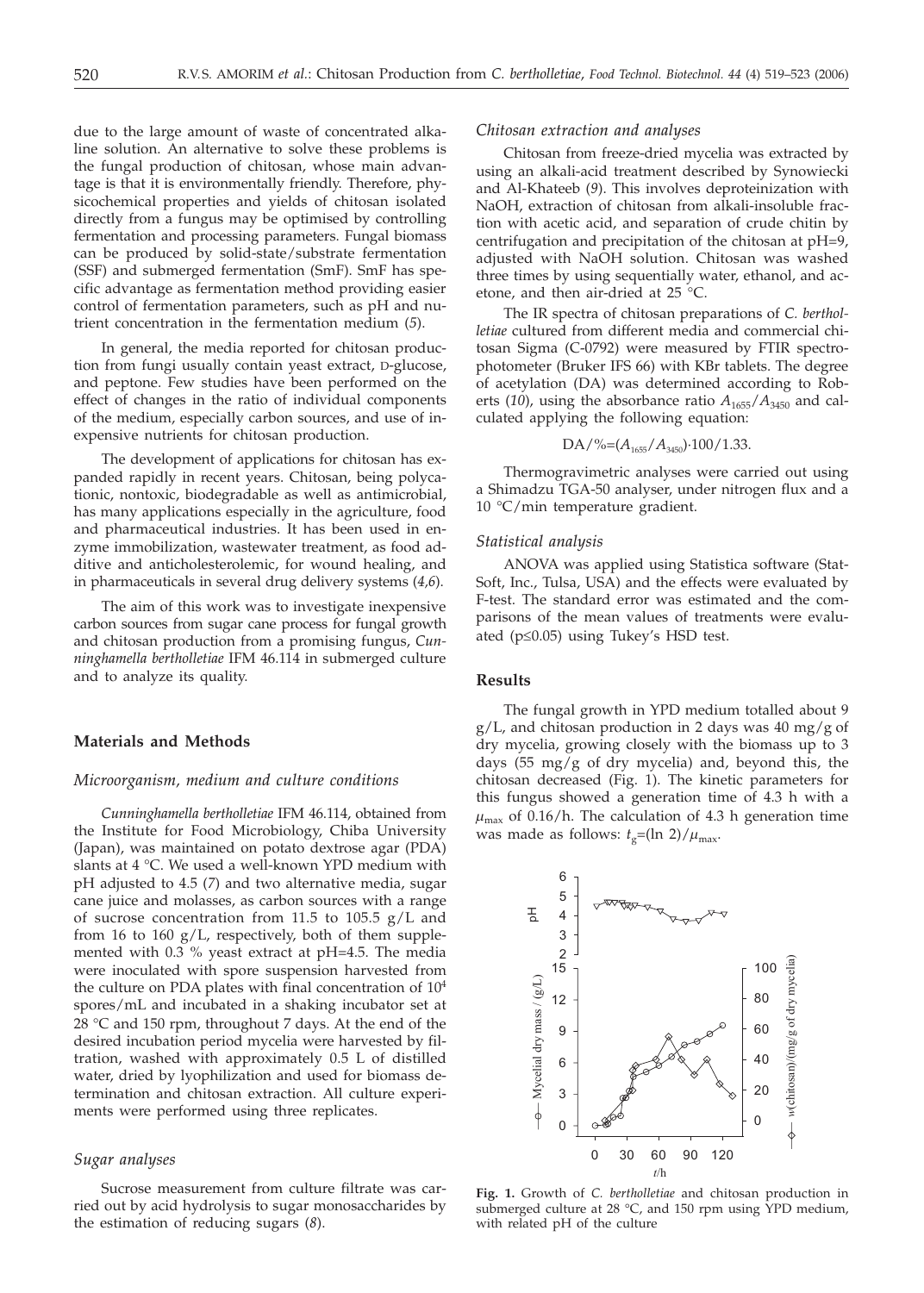In this work two inexpensive carbon sources (sugar cane juice and molasses) supplemented with 0.3 % yeast extract were used to grow *C. bertholletiae* for chitosan production. Cultivation of this fungus by using only these carbon sources without nitrogen supplements resulted in inexpressive growth and chitosan production (data not shown). The dry mass of *C. bertholletiae* and extractable chitosan in the medium with sugar cane juice plus 0.3 % yeast extract in a 2-day-old culture are shown in Fig. 2. The fungal biomass increased in proportion with increasing sucrose concentration up to  $105.5$  g/L, reaching 7.7 g/L and the highest yields of chitosan (128 mg/g of dry mycelia) were found with  $10.5$  g/L of sucrose, with total sucrose consumption. This yield was over 3-fold higher than those observed in YPD medium at the same harvest time.



**Fig. 2.** Effect of initial sucrose concentration on *C. bertholletiae* final biomass and chitosan production at 48 h in submerged culture at 28 °C, and 150 rpm using sugar cane juice with 0.3 % yeast extract

The *C. bertholletiae* growth and chitosan yields in a 2-day-old culture using molasses as carbon source plus 0.3 % yeast extract are shown in Fig. 3. With sucrose concentration of 16 g/L the highest fungal biomass (6.1 g/L) was obtained, as opposed to sugar cane juice used as medium, where the highest fungal growth needed the highest sucrose concentration. The best yield of chitosan of 27 mg/g of dry mycelia was obtained in molasses with sucrose concentration of 79 g/L, which was 75  $%$ less than with sugar cane juice containing sucrose concentration of 10.5 g/L.

The highest concentration of sucrose, up to 20 g/L in sugar cane juice medium, inhibited the strain from producing chitosan, showing that the culture medium yield was not improved in a well-balanced nutrient content aiming at the production of this biopolymer. Thus, the concentration of sugar should not have been the only factor that caused the absence of chitosan in molasses medium. This could be explained by the presence of other substances, generated probably during their differ-



**Fig. 3.** Effect of initial sucrose concentration on *C. bertholletiae* final biomass and chitosan production at 48 h in submerged culture at 28 °C, and 150 rpm using molasses with 0.3 % yeast extract

ent production processes. Such substances would inhibit the enzyme that produces chitosan, as shown from the highest quantities of inorganic impurities detected by thermogravimetric analyses in chitosan preparations obtained from the *C. bertholletiae* cell growth in molasses. The impurities detected in molasses medium were significantly larger ( $p \le 0.05$ ) than in YPD and sugar cane juice media (Table 1).

Table 1. Effect of carbon sources on the properties of chitosan extracted from *Cunninghamella bertholletiae* cultured in YPD, sugar cane juice, and molasses media in a shaking incubator

| Chitosan from<br>C. bertholletiae | DA/%     | $w(\text{ash})/$ % |
|-----------------------------------|----------|--------------------|
| <b>YPD</b>                        | 11.80 AB | 1.70 C             |
| Sugar cane juice                  | 10.30 B  | 3.80 B             |
| Molasses                          | 13.55A   | 9.20 A             |

Results are the mean values of three replicates. Values in each row with the same letter are not significantly different ( $p \le 0.05$ ) by Tukey's HSD test

The infrared spectrum profile of the chitosan extracted from *C. bertholletiae* grown in molasses and mainly in sugar cane juice media was quite similar to that shown by commercial chitosan C-0792 with the following characteristic bands: hydroxyl at 3450 cm<sup>-1</sup>, amide from 1655 to 1550  $cm^{-1}$ , amine from 1630 to 1550  $cm^{-1}$  and C-H at  $3250$  cm<sup>-1</sup>. The results of the acetylation degree of chitosan are shown in Table 1.

## **Discussion**

The highest chitosan yield in YPD medium was 55 mg/g of dry mycelia in a 72-hour culture, which is in agreement with the highest chitin deacetylase activity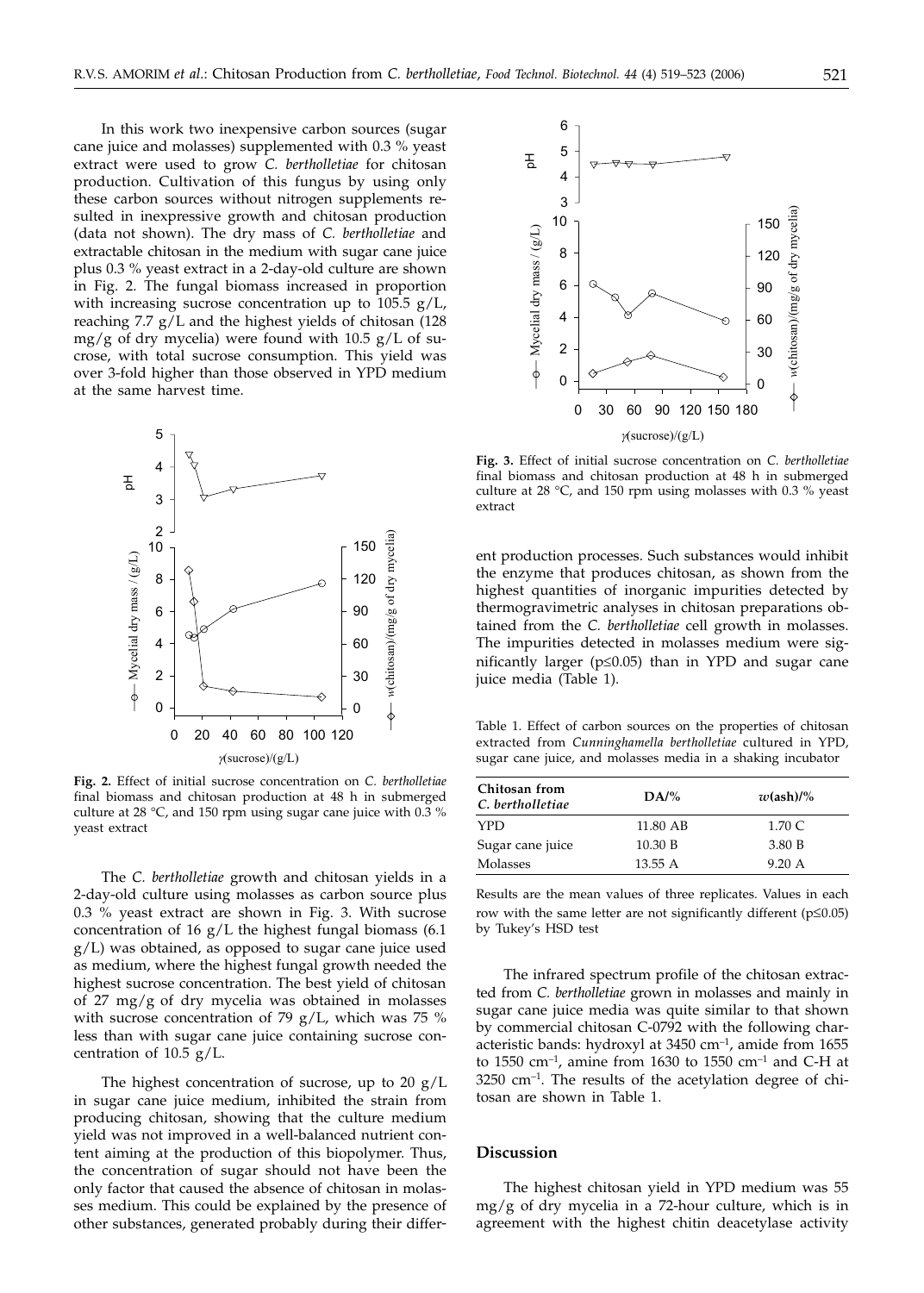related to the same strain of *C. bertholletiae* and cultural conditions (*11*). The decline of extractable chitosan seen in the late exponential growth phase might be due to physiological changes in the fungal cell wall. Once the culture enters the stationary phase, more chitosan is anchored to the cell wall of the Zygomycetes by binding to chitin and other polysaccharides, and the extraction becomes more difficult (*2*).

*M. rouxii,* a well studied fungus for chitosan production, shows chitosan yields ranging from 6 to 9 % of the dry cell mass (*1*). Tan *et al.* (*12*), in a screen of different Zygomycetes strains, reported *C. echinulata* as a good fungus for chitosan production, yielding 7.14 % of biopolymer per mycelial mass using different culture conditions and chitosan extraction method.

The effect of media on chitosan production from *Absidia coerulea* was studied by Rane and Hoover (*13*), who showed that media with greater amounts of glucose and protein supplemented with minerals gave higher chitosan yields and lower degrees of *N*-acetylation of chitosan as compared to the cultures grown in minimal medium, with no added minerals. Arcidiacono and Kaplan (*5*) reported that removal of peptone or yeast extract reduced biomass to around 30 and 40 %, respectively.

We have been studying a new strain of *Syncephalastrum racemosum,* isolated from dung of herbivores of Northeast Brazil, for chitosan production in media with sugar cane juice and molasses as carbon sources. The largest yields of chitosan (74 mg/g of dry mycelia) were obtained from sugar cane juice with a sucrose concentration of 21 g/L and the increase in sucrose concentration did not improve the chitosan yield. However, molasses did not show to be a good carbon source for chitosan production with that fungus (*14*), confirming the results of the present work.

An alternative medium was studied by Hang (*15*) with *Rhizopus oryzae* mycelia using rice and corn as carbon sources, yielding 601 mg/L of extractable chitosan in rice medium for over 48 h of cultivation. In our results with *C. bertholletiae* the highest yield of chitosan was 580 mg/L, obtained in a culture with sugar cane juice containing  $10.5$  g/L of sugar, maintained in shake flask for the same harvest time.

Yokoi *et al*. (*16*) used alternative media, barley/buckwheat and sweet potato, from shochu distillery wastewater for the production of chitosan with *Gongronella butleri* IFO 8081, and the highest level of chitosan yields occurred in sweet potato medium, approx. 730 mg/L in a 5-day-old culture. However, with the same microorganism and a different strain (*Gongronella butleri* USDB 0201) under different culture conditions, using a complex medium, Tan *et al.* (*12*) obtained 470 mg/L. Nwe *et al.* (*17*) studying the influence of nitrogen source and urea in the media with pieces of sweet potato in solid substrate fermentation, in order to optimize the chitosan production, obtained a chitosan yield of approx*.* 11 % of the dry cell mass.

Suntornsuk *et al*. (*18*) produced chitosan from four fungal strains cultivated in solid-state fermentation with soybean and mungbean residues that were used in food

processing, containing limited nitrogen. They found that *R. oryzae* TISTR3189 produced the highest yields of chitosan on soybean residue (4.3 g/kg of substrate), as opposed to chitosan yielded on mungbean residue (1.6 g/kg substrate).

The effect of the rare sugar D-psicose on chitosan production by *Rhizopus oryzae* has recently been studied, and D-psicose supplementation in a medium containing a low amount of D-glucose resulted in 17.6 % increase in the fungal chitosan productivity (*19*).

The *N*-acetylation degree was measured from the IR spectra by the method of Roberts (*10*), which yielded approx. 10 and 13 % of chitosan from *C. bertholletiae* grown in sugar cane juice and molasses, respectively. This low acetylation degree resulted in a high degree of deacetylation of the chitosan and caused a large positive charge density due to free amine groups, making fungal chitosan unique for biological applications.

## **Conclusion**

Sugar cane juice, an inexpensive carbon source, showed to be a potentially economic alternative for chitosan production from *C. bertholletiae*, especially because it does not need high concentration of sugar and can reach a good yield of chitosan within two days of culture with chemical properties that enable it to be used in biological applications. Therefore, chitosan production from this fungus can be further optimised to improve yield in a large-scale production.

#### *Acknowledgements*

The authors acknowledge the financial support from Coordenação de Aperfeiçoamento de Pessoal de Nível Superior (CAPES) and to the Conselho Nacional de Desenvolvimento Científico e Tecnológico (CNPq). We are grateful to Dr. Breno Grisi DSE/UFPB for revising the English version of the manuscript.

#### **References**

- *1.* S.A. White, P.R. Farina, I. Fulton, Production and isolation of chitosan from *Mucor rouxii, Appl. Environ. Microbiol. 38* (1979) 323–328.
- *2.* W.J. McGahren, G.A. Perkinson, J.A. Growch, R.A. Leese, G.A. Ellestad, Chitosan by fermentation, *Process Biochem. 19* (1984) 88–90.
- *3.* R.V.S. Amorim, W. Souza, K. Fukushima, G.M. Campos- -Takaki, Faster chitosan production by Mucoralean strains in submerged culture, *Braz. J. Microbiol*. *32* (2001) 20–23.
- *4.* R.V.S. Amorim, E.S. Melo, M.G. Carneiro-da-Cunha, W.M. Ledingham, G.M. Campos-Takaki, Chitosan from *Syncephalastrum racemosum* used as a film support for lipase immobilization, *Bioresour. Technol*. *89* (2003) 35–39.
- *5.* S. Arcidiacono, D.L. Kaplan, Molecular weight distribution of chitosan isolated from *Mucor rouxii* under different culture and processing conditions, *Biotechnol. Bioeng. 39* (1992) 281–286.
- *6.* P. Jolles, R.A.A. Muzzarelli: *Chitin and Chitinases*, Birkhauser, Basel, Switzerland (1999).
- *7.* L.L. Davis, S. Bartinicki-Garcia, Chitosan synthesis by the tandem action of chitin synthetase and chitin deacetylase from *M. rouxii*, *Biochemistry, 23* (1984) 1065–1073.